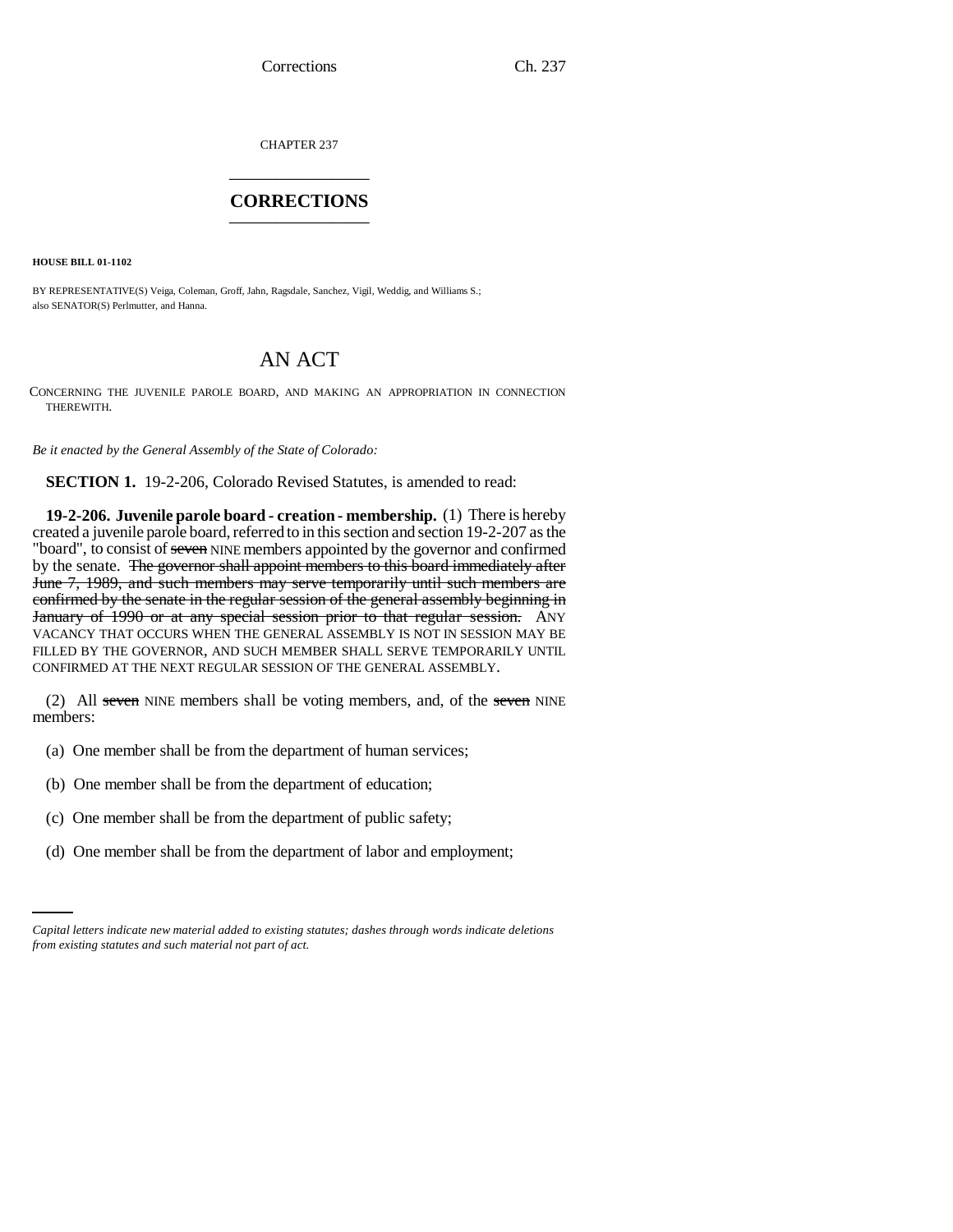## Ch. 237 Corrections

(e) One member shall be a local elected official; and

(f) Two FOUR members shall be from the public at large and shall not be employees of the state government. At least one of the members from the public at large shall be a resident of the area west of the continental divide.

(3) All members shall serve at the pleasure of the governor, and the governor shall designate one member of the board to act as chairperson.

(4) The full board shall meet not less than once a month, and the presence of  $f_{\text{out}}$ FIVE members, at least one TWO of whom is ARE one of the members described in paragraph (e) or (f) of subsection (2) of this section, shall constitute a quorum to transact official business of the full board.

(5) All members of the board shall be reimbursed for expenses necessarily incurred in the performance of their duties. In addition to the reimbursement of said expenses, the two FOUR citizen board members and the local elected official member shall receive a per diem of one hundred fifty dollars per day spent transacting official business of the board.

(6) Clerical and other assistance for the board shall be furnished by the department of human services. Such clerical and other assistance shall be supervised by a juvenile parole board administrator appointed by the executive director of the department of human services.

**SECTION 2.** 19-2-1002 (3) (a), Colorado Revised Statutes, is amended BY THE ADDITION OF A NEW SUBPARAGRAPH to read:

**19-2-1002. Juvenile parole.** (3) (a) Hearing panels consisting of two members of the juvenile parole board shall interview and review the record of each juvenile who comes before the board for the granting of parole. Whenever possible, one of the hearing panel members shall be a representative of an executive department, and the other shall be either a member from the public at large or the member who is the local elected official. A hearing panel may grant, deny, defer, suspend, revoke, or specify or modify the conditions of any parole of a juvenile that are in the best interests of the juvenile and the public; except that:

(IV) IN ANY CASE WHERE A JUVENILE HAS BEEN OR, UPON EXPIRATION OF THE JUVENILE COMMITMENT, WILL BE PLACED IN A DEPARTMENT OF CORRECTIONS FACILITY, ADULT COMMUNITY CORRECTIONS, OR COUNTY JAIL PURSUANT TO AN ADULT SENTENCE AND THE ADULT SENTENCE IS LONGER THAN THE JUVENILE PAROLE WOULD BE, NEITHER THE BOARD NOR A HEARING PANEL OF THE BOARD SHALL BE REQUIRED TO CONSIDER PAROLING OR REVOKING THE PAROLE OF THE JUVENILE. THIS SUBPARAGRAPH (IV) SHALL NOT APPLY TO THE PAROLE OF JUVENILES WHO HAVE BEEN SENTENCED TO ADULT PROBATION EITHER CONCURRENT WITH OR CONSECUTIVE TO THE JUVENILE COMMITMENT.

**SECTION 3. Appropriation.** (1) In addition to any other appropriation, there is hereby appropriated, out of any moneys in the general fund not otherwise appropriated, to the department of human services, juvenile parole board, for the fiscal year beginning July 1, 2001, the sum of seven thousand eight hundred